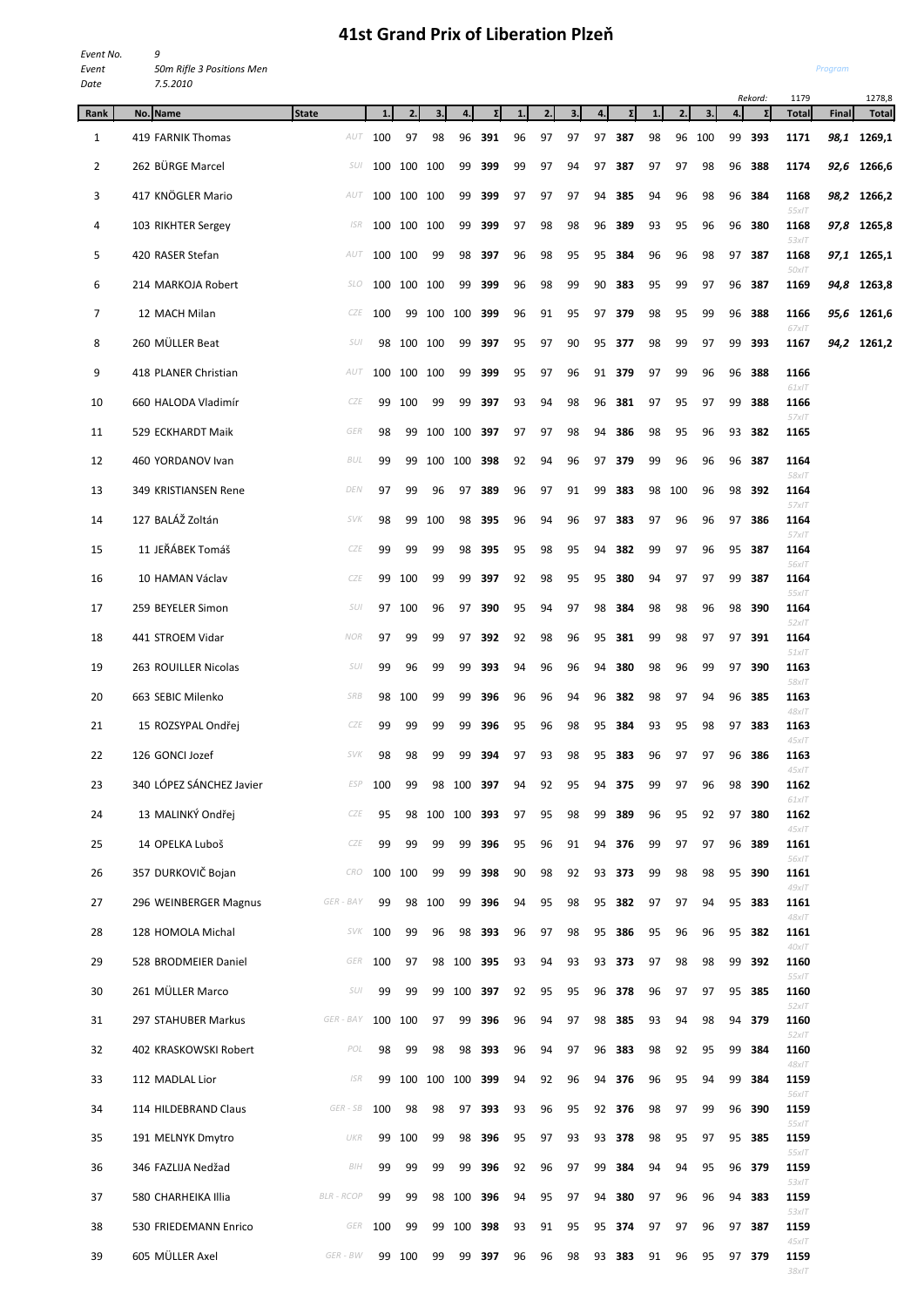| 40 | 350 MORTENSEN Jesper Kring | DEN                | 98  | 98  | 100 | 100        | 396                        | 94 | 92 | 91 | 94  | 371          | 98 | 98 | 99  | 96        | 391    | 1158<br>$52x$ IT |
|----|----------------------------|--------------------|-----|-----|-----|------------|----------------------------|----|----|----|-----|--------------|----|----|-----|-----------|--------|------------------|
| 41 | 293 HAHN Sebastian         | GER - BAY          | 99  | 100 | 99  | 100        | 398                        | 96 | 92 | 94 | 95  | 377          | 95 | 95 | 96  | 97        | 383    | 1158<br>$51x$ IT |
| 42 | 458 RIZOV Anton            | <b>BUL</b>         | 100 | 100 | 97  | 99         | 396                        | 96 | 91 | 94 | 94  | 375          | 96 | 98 | 97  | 96        | 387    | 1158<br>$47x$ IT |
| 43 | 536 ROTHMUND Armin         | GER                | 100 | 99  | 98  | 99         | 396                        | 95 | 95 | 96 | 93  | 379          | 93 | 97 | 98  | 95        | 383    | 1158<br>46xIT    |
| 44 | 421 PODOLAK Michael        | AUT                | 100 | 98  | 98  | 99         | 395                        | 93 | 93 | 96 | 96  | 378          | 93 | 97 | 97  | 97        | 384    | 1157<br>46xIT    |
| 45 | 264 SCHAFFTER Olivier      | SUI                | 99  | 97  | 98  | 98         | 392                        | 93 | 93 | 94 | 94  | 374          | 97 | 97 | 98  | 99        | 391    | 1157<br>$45x$ IT |
| 46 | 487 KUZNETSOV Stanislav    | RUS                | 98  | 99  | 98  | 99         | 394                        | 93 | 95 | 95 | 95  | 378          | 95 | 97 | 97  | 96        | 385    | 1157<br>$44x$ IT |
| 47 | 525 DRYAGIN Alexander      | RUS                | 99  | 98  | 99  | 96         | 392                        | 99 | 97 | 95 | 96  | 387          | 94 | 97 | 93  | 94        | 378    | 1157<br>$42x$ IT |
| 48 | 119 HÖFS Sebastian         | GER - NS           | 97  | 99  | 99  | 99         | 394                        | 95 | 95 | 95 | 97  | 382          | 96 | 93 | 95  | 96        | 380    | 1156             |
| 49 | 18 ŠMOL Petr               | CZE                | 100 | 100 | 98  | 99         | 397                        | 92 | 92 | 94 | 94  | 372          | 96 | 98 | 97  | 95        | 386    | 1155<br>58xIT    |
| 50 | 538 WEINGART Denis         | GER                | 100 | 98  | 100 | 99         | 397                        | 99 | 94 | 93 | 93  | 379          | 94 | 96 | 94  | 95        | 379    | 1155<br>$52x$ IT |
| 51 | 560 PAPPALARDO Enrico      | ITA                | 99  | 97  | 100 | 98         | 394                        | 94 | 94 | 98 | 97  | 383          | 98 | 95 | 94  |           | 91 378 | 1155<br>$43x$ IT |
| 52 | 634 LAUER Christian        | GER - RP           | 97  | 98  | 99  | 99         | 393                        | 93 | 95 | 93 | 95  | 376          | 95 | 97 | 97  | 96        | 385    | 1154<br>$51x$ IT |
| 53 | 489 LOUGINETS Nazar        | RUS                | 97  | 99  | 99  | 97         | 392                        | 94 | 97 | 94 | 95  | 380          | 96 | 93 | 98  | 95        | 382    | 1154<br>$42x$ IT |
| 54 | 102 SIMKOVITCH Gil         | ISR                | 100 | 100 | 99  | 98         | 397                        | 95 | 94 | 97 | 92  | 378          | 95 | 94 | 93  | 96        | 378    | 1153<br>$53x$ IT |
| 55 | 559 LEONARDI Tommaso       | ITA                | 97  | 99  | 98  | 99         | 393                        | 94 | 96 | 98 | 95  | 383          | 96 | 92 | 93  | 96        | 377    | 1153<br>$47x$ IT |
| 56 | 129 JANCEK Matúš           | <b>SVK</b>         | 98  | 98  | 100 | 98         | 394                        | 97 | 96 | 94 | 93  | 380          | 96 | 96 | 93  | 94        | 379    | 1153<br>$43x$ IT |
| 57 | 475 VESELÝ JIří            | CZE                | 96  | 99  | 96  | 99         | 390                        | 95 | 93 | 96 | 94  | 378          | 97 | 97 | 96  | 95        | 385    | 1153<br>$37x$ IT |
| 58 | 9 BEČVÁŘ Václav            |                    |     |     |     |            | CZE 100 98 99 99 396 95 85 |    |    |    |     | 94 95 369 96 |    | 94 |     | 99 98 387 |        | 1152<br>62xIT    |
| 59 | 488 VLASOV Fedor           | RUS                | 97  | 98  | 98  | 98         | 391                        | 95 | 95 | 96 | 95  | 381          | 95 | 96 | 95  | 94        | 380    | 1152<br>$49x$ IT |
| 60 | 180 STIRTON Neil           | GBR - SCOT         | 97  | 97  | 96  | 99         | 389                        | 90 | 98 | 94 | 92  | 374          | 95 | 97 | 98  | 99        | 389    | 1152<br>$43x$ IT |
| 61 | 401 KOMOLKA Damian         | POL                | 99  | 98  | 98  | 100        | 395                        | 95 | 93 | 92 | 94  | 374          | 93 | 96 | 98  | 95        | 382    | 1151<br>$54x$ IT |
| 62 | 93 HUCKLE James            | <b>GBR ENGLAND</b> | 96  | 98  | 99  | 100        | 393                        | 92 | 96 | 95 | 90  | 373          | 97 | 93 | 97  | 98        | 385    | 1151<br>46xIT    |
| 63 | 56 PLECHÁČ Petr            | CZE                | 97  | 100 | 97  | 98         | 392                        | 95 | 97 | 92 | 93  | 377          | 95 | 90 | 100 | 96        | 381    | 1150             |
| 64 | 339 MARTÍN Roberto         | <b>ESP</b>         | 98  | 97  | 99  | 98         | 392                        | 95 | 97 | 95 | 93  | 380          | 95 | 92 | 94  | 96        | 377    | 1149<br>$53x$ IT |
| 65 | 20 HRABOVSKÝ Adam          | CZE                | 99  | 98  | 100 | 98         | 395                        | 93 | 91 | 95 | 94  | 373          | 92 | 97 | 97  | 95        | 381    | 1149<br>$40x$ IT |
| 66 | 548 ILEBY Simon            | <b>NOR</b>         | 97  | 99  | 100 | 96         | 392                        | 94 | 92 | 95 | 94  | 375          | 94 | 97 | 94  | 96        | 381    | 1148<br>$43x$ IT |
| 67 | 314 DEHMEL Florian         | GER-TH             | 97  | 100 | 100 | 97         | 394                        | 92 | 95 | 96 | 93  | 376          | 96 | 93 | 93  | 96        | 378    | 1148<br>$42x$ IT |
| 68 | 400 GLADYSZEWSKI Adam      | POL                | 98  | 99  | 99  | 98         | 394                        | 91 | 90 | 92 | 91  | 364          | 96 | 96 | 97  | 100       | 389    | 1147             |
| 69 | 372 HÁNER Tamás            | <b>HUN-BHSE</b>    | 97  | 95  | 98  | 96         | 386                        | 90 | 96 | 93 | 95  | 374          | 94 | 96 | 98  | 98        | 386    | 1146             |
| 70 | 90 MATERNA Jiří            | CZE                | 96  | 98  | 99  | 99         | 392                        | 93 | 87 | 94 | 100 | 374          | 97 | 95 | 94  | 93        | 379    | 1145<br>$47x$ IT |
| 71 | 649 BUTZ Christian         | GER-WF             | 99  | 99  | 98  | 99         | 395                        | 89 | 94 | 94 | 89  | 366          | 95 | 97 | 96  | 96        | 384    | 1145<br>$43x$ IT |
| 72 | 526 SHIRYAEV Stepan        | RUS                | 98  | 96  | 99  | 98         | 391                        | 94 | 94 | 97 | 97  | 382          | 94 | 96 | 90  |           | 92 372 | 1145<br>$42x$ IT |
| 73 | 59 ČADEK Zdeněk            | CZE                | 98  | 99  | 98  | 98         | 393                        | 93 | 94 | 92 | 93  | 372          | 96 | 96 | 93  | 95        | 380    | 1145<br>$37x$ IT |
| 74 | 60 BEČKA Jiří              | CZE                | 99  | 98  | 98  | 96         | 391                        | 95 | 92 | 97 | 94  | 378          | 96 | 94 | 90  | 95        | 375    | 1144<br>$43x$ IT |
| 75 | 19 ŠŮNA Jan                | CZE                | 97  | 98  | 100 | 96         | 391                        | 92 | 91 | 94 | 93  | 370          | 94 | 97 | 95  | 97        | 383    | 1144<br>40xIT    |
| 76 | 403 ŁUKASZYK Rafał         | POL                | 98  | 94  | 98  | 96         | 386                        | 93 | 96 | 92 | 94  | 375          | 97 | 97 | 95  | 94        | 383    | 1144<br>38xIT    |
| 77 | 472 IVANYI László          | <b>HUN</b>         | 98  | 98  | 97  | 99         | 392                        | 95 | 93 | 91 | 92  | 371          | 97 | 97 | 94  | 93        | 381    | 1144<br>$33x$ IT |
| 78 | 527 DEMCHUK Andrey         | RUS                | 99  | 99  | 93  | 98         | 389                        | 95 | 96 | 93 |     | 92 376       | 96 | 95 | 96  | 91        | 378    | 1143             |
| 79 | 131 SOÓKY Martin           | <i>SVK</i>         | 99  | 99  | 97  | 100        | 395                        | 91 | 92 | 94 | 92  | 369          | 95 | 95 | 95  |           | 93 378 | 1142<br>$43x$ IT |
| 80 | 285 MINDIYAROV Ratmir      | KAZ                | 98  | 96  | 99  | 98         | 391                        | 87 | 96 | 96 |     | 94 373       | 93 | 96 | 94  |           | 95 378 | 1142<br>$42x$ IT |
| 81 | 471 KAPÁS István           | HUN                | 97  | 97  | 99  | 98         | 391                        | 93 | 96 | 94 |     | 94 377       | 93 | 89 | 94  | 98        | 374    | 1142<br>$40x$ IT |
| 82 | 604 KLEIN Michael          | GER - BW           | 98  | 98  |     | 97 100 393 |                            | 91 | 92 | 94 |     | 98 375       | 94 | 92 | 95  |           | 93 374 | 1142             |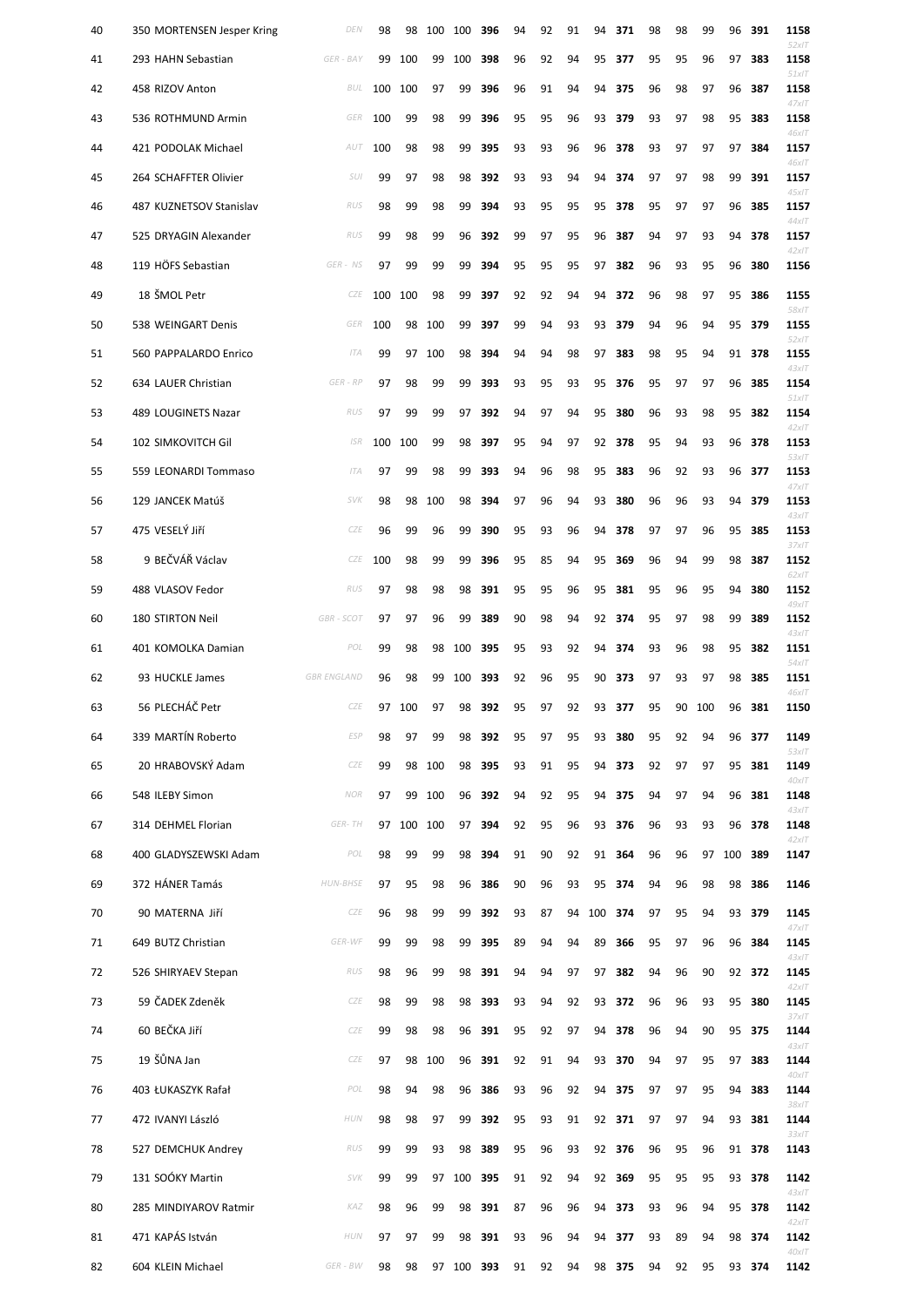| 83  | 215 MOIČEVIČ Željko        | <b>SLO</b>         | 97  | 99  | 99  | 86  | 381    | 92 | 94 | 96 | 96 | 378    | 97 | 95 | 94 | 96 | 382    | 35x/T<br>1141    |
|-----|----------------------------|--------------------|-----|-----|-----|-----|--------|----|----|----|----|--------|----|----|----|----|--------|------------------|
| 84  | 192 CHERNYSHOV Denys       | UKR                | 96  | 97  | 97  | 99  | 389    | 95 | 94 | 94 | 96 | 379    | 91 | 92 | 94 | 96 | 373    | $43x$ IT<br>1141 |
| 85  | 356 MÖBERG Alex            | DEN                | 100 | 98  | 97  | 99  | 394    | 95 | 90 | 87 | 94 | 366    | 93 | 96 | 94 | 98 | 381    | $43x$ IT<br>1141 |
| 86  | 216 ŽIŽMOND Mitja          | <b>SLO</b>         | 98  | 100 | 98  | 99  | 395    | 90 | 95 | 87 | 94 | 366    | 96 | 92 | 96 | 95 | 379    | 37x/T<br>1140    |
| 87  | 294 SCHALLENBERGER Nikolas | GER - BAY          | 93  | 94  | 97  | 96  | 380    | 94 | 91 | 94 | 95 | 374    | 98 | 98 | 92 | 98 | 386    | $44x$ IT<br>1140 |
| 88  | 234 ORSJOKI Eetu           | FIN                | 99  | 98  | 99  | 99  | 395    | 93 | 93 | 93 | 89 | 368    | 92 | 97 | 92 | 95 | 376    | 30xIT<br>1139    |
| 89  | 176 RUDD Graham            | <b>GBR - SCOT</b>  | 96  | 96  | 98  | 96  | 386    | 91 | 93 | 94 | 94 | 372    | 96 | 95 | 95 | 95 | 381    | $40x$ IT<br>1139 |
| 90  | 593 GIRULIS Karolis        | LTU                | 97  | 96  | 98  | 95  | 386    | 95 | 95 | 96 | 91 | 377    | 93 | 94 | 95 | 93 | 375    | 32x/T<br>1138    |
| 91  | 617 POLISZUK Zbigniew      | POL-LUBLIN         | 99  | 98  | 99  | 99  | 395    | 90 | 90 | 91 | 93 | 364    | 96 | 95 | 92 | 96 | 379    | 36xIT<br>1138    |
| 92  | 371 HÁRI Peter             | <b>HUN</b>         | 99  | 100 | 99  | 99  | 397    | 89 | 94 | 93 | 90 | 366    | 93 | 95 | 93 | 93 | 374    | 33x/T<br>1137    |
| 93  | 233 MATILAINEN Toni        | FIN                | 98  | 94  | 99  | 100 | 391    | 88 | 91 | 90 | 96 | 365    | 96 | 94 | 95 | 96 | 381    | $44x$ IT<br>1137 |
| 94  | 58 ŽILINSKÝ Filip          | CZE                | 97  | 95  | 96  | 96  | 384    | 93 | 93 | 94 | 92 | 372    | 99 | 93 | 96 | 93 | 381    | 37x/T<br>1137    |
| 95  | 175 PATERSON James         | <b>GBR - SCOT</b>  | 99  | 98  | 98  | 98  | 393    | 89 | 96 | 88 | 93 | 366    | 94 | 96 | 96 |    | 92 378 | 33x/T<br>1137    |
| 96  | 94 PARR Kenneth            | <b>GBR ENGLAND</b> | 93  | 99  | 96  | 100 | 388    | 97 | 91 | 92 | 89 | 369    | 97 | 94 | 95 | 93 | 379    | 33x/T<br>1136    |
| 97  | 655 VOJÁČEK Tomáš          | RSCM Brno          | 100 | 100 | 99  | 99  | 398    | 89 | 92 | 90 | 92 | 363    | 90 | 95 | 93 | 96 | 374    | 1135             |
| 98  | 265 ZOBRIST Marcel         | SUI                | 100 | 99  | 100 | 100 | 399    | 88 | 91 | 83 | 91 | 353    | 97 | 94 | 98 | 93 | 382    | 1134             |
| 99  | 404 MIGALA Dawid           | POL                | 99  | 99  | 96  | 100 | 394    | 87 | 90 | 92 | 88 | 357    | 97 | 94 | 98 | 94 | 383    | $43x$ IT<br>1134 |
| 100 | 193 PANCHENKO Vladyslav    | UKR                | 95  | 96  | 98  | 98  | 387    | 93 | 95 | 93 | 90 | 371    | 92 | 93 | 95 | 96 | 376    | 38xIT<br>1134    |
| 101 | 524 SUVOROV Nikolay        | RUS                | 98  | 98  | 100 | 99  | 395    | 92 | 94 | 97 | 95 | 378    | 92 | 84 | 93 |    | 92 361 | 37x/T<br>1134    |
| 102 | 558 CACCIAPUOTI Diego      | ITA                | 95  | 97  | 97  | 99  | 388    | 94 | 92 | 98 | 98 | 382    | 91 | 90 | 91 | 92 | 364    | 36xIT<br>1134    |
| 103 | 100 HELLENBRAND Peter      | <b>NED</b>         | 98  | 94  | 98  | 98  | 388    | 94 | 92 | 94 | 94 | 374    | 92 | 91 | 95 | 94 | 372    | 35x/T<br>1134    |
| 104 | 595 SPECIUS Rimvydas       | LTU                | 98  | 99  | 98  | 98  | 393    | 88 | 90 | 95 | 92 | 365    | 93 | 94 | 96 |    | 92 375 | 32x/T<br>1133    |
| 105 | 459 GRADINARSKI Petar      | BUL                | 93  | 93  | 97  | 98  | 381    | 90 | 94 | 94 | 96 | 374    | 97 | 91 | 94 |    | 96 378 | $39x$ IT<br>1133 |
| 106 | 373 SIMO Kornél            | <b>HUN-BHSE</b>    | 99  | 96  | 99  | 98  | 392    | 91 | 91 | 90 | 93 | 365    | 95 | 94 | 92 | 94 | 375    | 35x/T<br>1132    |
| 107 | 235 JOKINEN Jouni          | FIN                | 97  | 94  | 98  | 98  | 387    | 91 | 91 | 93 | 92 | 367    | 92 | 93 | 94 | 97 | 376    | 1130             |
| 108 | 130 JAHVODKA Miroslav      | <b>SVK</b>         | 98  | 99  | 100 | 100 | 397    | 91 | 87 | 91 | 87 | 356    | 96 | 94 | 94 | 92 | 376    | 1129             |
| 109 | 562 TRESSOLDI Simone       | ITA                | 97  | 96  | 99  | 94  | 386    | 92 | 92 | 93 | 94 | 371    | 94 | 94 | 94 | 90 | 372    | $34x$ IT<br>1129 |
| 110 | 283 AVKHADIYEV Irshat      | KAZ                | 96  | 84  | 97  | 98  | 375    | 91 | 94 | 96 | 92 | 373    | 95 | 94 | 97 | 93 | 379    | $25x$ IT<br>1127 |
| 111 | 345 KASIPOVIČ Nikica       | BIH                | 96  | 98  | 98  | 98  | 390    | 92 | 90 | 91 | 91 | 364    | 93 | 95 | 92 | 91 | 371    | 1125             |
| 112 | 55 HRČKULÁK David          | CZE                | 97  | 98  | 97  | 99  | 391    | 97 | 88 | 93 | 83 | 361    | 90 | 96 | 96 | 89 | 371    | 1123             |
| 113 | 486 SZABIÁN Norbert        | HUN-HKLK           | 98  | 96  | 97  | 98  | 389    | 91 | 86 | 89 | 93 | 359    | 96 | 88 | 94 | 94 | 372    | 1120             |
| 114 | 326 SCHRÖDER Alexander     | GER-BR             | 97  | 97  | 95  | 96  | 385    | 87 | 90 | 89 | 90 | 356    | 93 | 94 | 97 | 89 | 373    | 1114             |
| 115 | 53 DOČKAL Jiří             | CZE                | 98  | 99  | 98  | 95  | 390    | 90 | 88 | 90 | 89 | 357    | 92 | 91 | 92 | 86 | 361    | 1108             |
| 116 | 132 LUPTÁK Peter           | SVK                | 96  | 97  | 92  | 98  | 383    | 90 | 95 | 88 | 84 | 357    | 88 | 85 | 92 | 93 | 358    | 1098             |
| 117 | 552 LE BRETTON lan         | <b>GBR-WELSH</b>   | 97  | 97  | 96  | 98  | 388    | 85 | 82 | 84 | 91 | 342    | 88 | 93 | 87 | 93 | 361    | 1091             |
| 118 | 133 ŠIMEK Richard          | <b>SVK</b>         | 98  | 97  | 99  | 96  | 390    | 85 | 91 | 85 | 87 | 348    | 94 | 88 | 84 | 86 | 352    | 1090             |
| 119 | 178 HENDERSON James        | GBR-SCOT 100 100   |     |     | 98  |     | 99 397 | 87 | 77 | 79 |    | 83 326 | 93 | 89 | 91 |    | 87 360 | 1083             |
| 120 | 355 HANSEN I B             | DEN                | 99  | 96  | 98  |     | 98 391 | 80 | 70 | 85 |    | 91 326 | 92 | 93 | 85 |    | 87 357 | 1074             |
| 121 | 284 LYVOCHKIN Vitaliy      | KAZ                | 89  | 95  | 94  |     | 94 372 | 78 | 85 | 90 |    | 88 341 | 85 | 86 | 94 |    | 88 353 | 1066             |

*Čl. 6.11.7.2.1*

*Čl. 6.11.7.2.1*

SCOPI software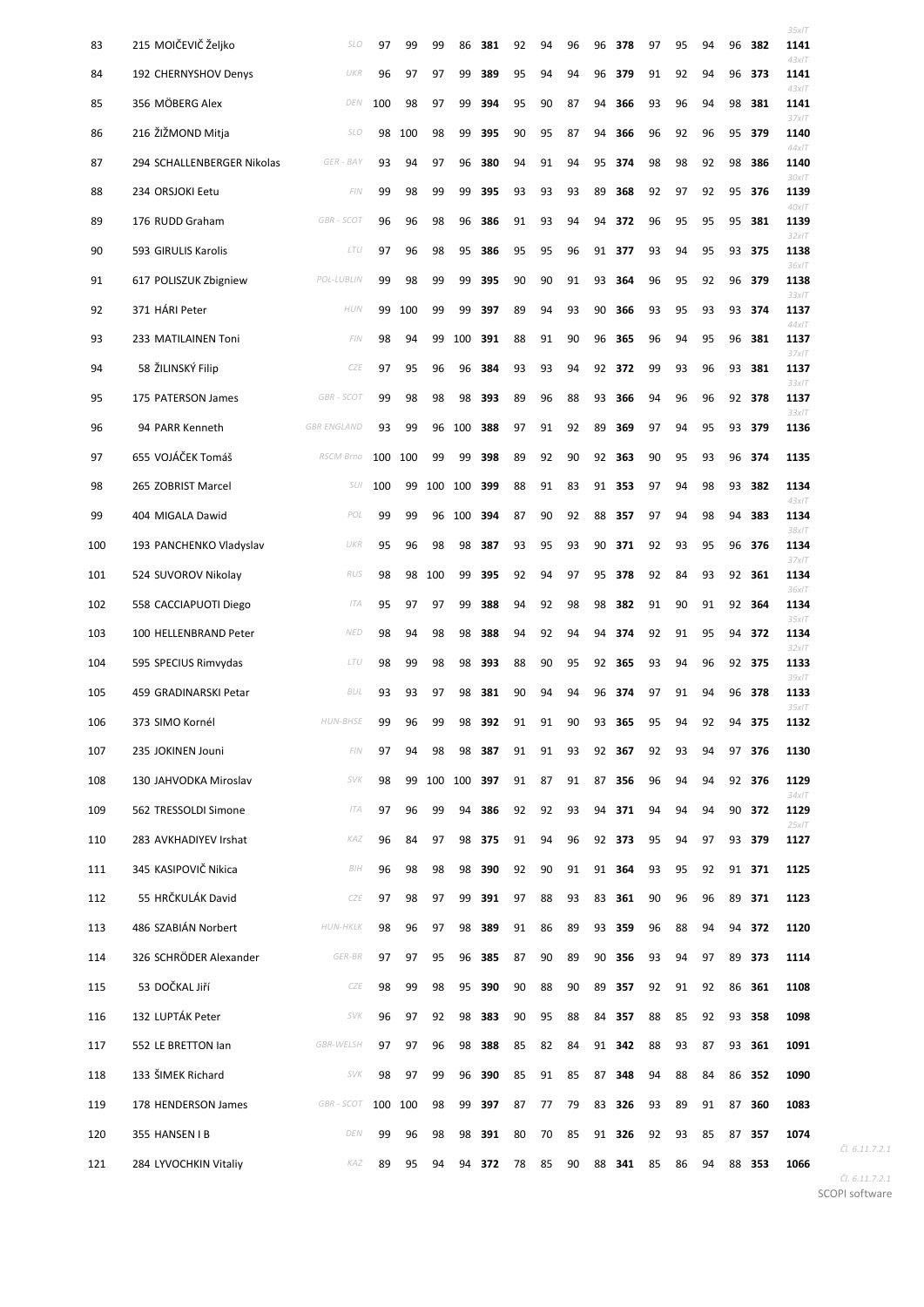## **41st Grand Prix of Liberation Plzeň**

| Event No. | 9 - Final                 |
|-----------|---------------------------|
| Event     | 50m Rifle 3 Positions Men |
| Date      | 7.5.2010                  |

| Rank           | No. Name           | <b>State</b> | <b>Qualification</b> |     |     |               |     | 5.       | 6.       |                         |            | 9.1  | 10.           | Finall | Total       |
|----------------|--------------------|--------------|----------------------|-----|-----|---------------|-----|----------|----------|-------------------------|------------|------|---------------|--------|-------------|
| 1              | 419 FARNIK Thomas  | AUT          | 1171                 | 9,3 |     | 9,7 10,5      | 9,3 |          |          | 7,6 10,3 10,9 10,6 10,0 |            |      | 9,9           | 98,1   | 1269.1      |
| $\overline{2}$ | 262 BÜRGE Marcel   | SUI          | 1174 10.9            |     |     | 8,8 10,0      |     | 9,6 7,7  | 9,4      | 9,1                     | 9,8        | 8,6  | 8,7           |        | 92,6 1266,6 |
| 3              | 417 KNÖGLER Mario  | AUT          | 1168                 | 9,5 |     | 9,2 10,4      |     |          |          | 8,9 10,6 10,7 10,4 10,3 |            | 9,0  | 9,2           | 98,2   | 1266.2      |
| 4              | 103 RIKHTER Sergey | <b>ISR</b>   | 1168 10.8 10.0       |     |     | 9,9           |     | 9,7 10,5 | 9,2      |                         | $9,0$ 10,3 | 9,1  | 9,3           |        | 97,8 1265,8 |
| 5              | 420 RASER Stefan   | AUT          | 1168                 | 9,4 | 8,5 | 9,8           | 9,4 | 9,9      | 9,7      | 10,4                    | 9,7        | 10,8 | 9,5           | 97,1   | 1265.1      |
| 6              | 214 MARKOJA Robert | <b>SLO</b>   | 1169                 | 9,6 | 8,8 | 8,9           | 8,6 |          | 9,4 10,1 |                         | 9,3 10,1   |      | 9,8 10,2      |        | 94,8 1263,8 |
| 7              | 12 MACH Milan      | <b>CZE</b>   | 1166                 | 9,7 | 9,2 | 9,4           |     | 9,2 8,9  | 9,7      |                         | 9,4 10,6   | 9,8  | 9,7           |        | 95,6 1261,6 |
| 8              | 260 MÜLLER Beat    | <b>SUI</b>   | 1167                 |     |     | 8,3 10,4 10,5 | 8,2 | 8,0      | 8,7      | 9,9                     |            |      | 9,2 10,2 10,8 |        | 94,2 1261,2 |

SCOPI software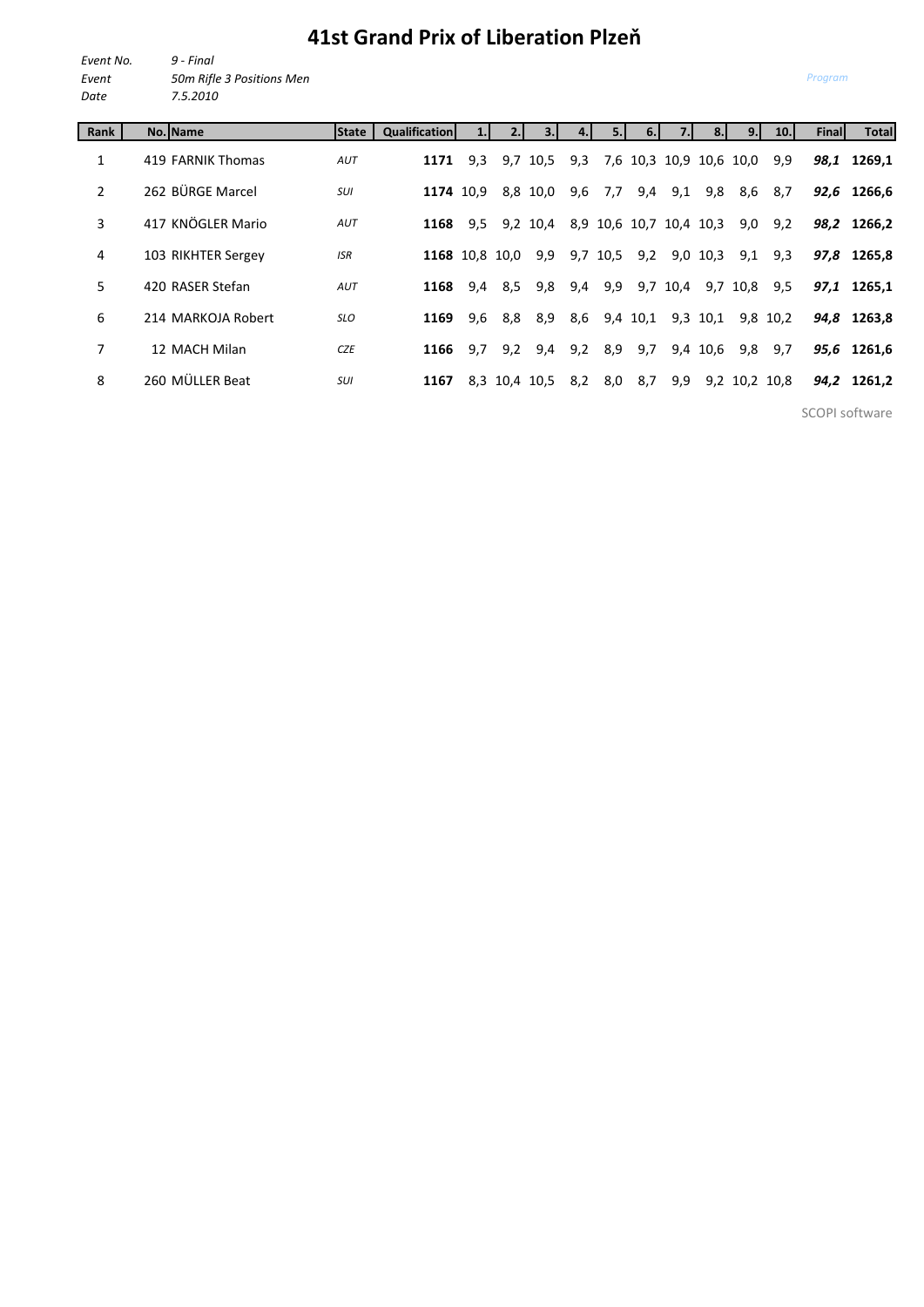## **41st Grand Prix of Liberation Plzeň**

| Event No. |                | $9 - Team$                |               |              |     |
|-----------|----------------|---------------------------|---------------|--------------|-----|
| Event     |                | 50m Rifle 3 Positions Men |               | Program      |     |
| Date      |                | 7.5.2010                  |               |              |     |
| Rank      | <b>Team</b>    | No. Name                  | <b>Result</b> | <b>Total</b> | IT  |
| 1         | <b>AUT</b>     | 419 FARNIK                | 1171          |              |     |
|           |                | 417 KNÖGLER               | 1168          |              |     |
|           |                | 418 PLANER                | 1166          | 3505         |     |
| 2         | <b>SUIA</b>    | 262 BÜRGE                 | 1174          |              |     |
|           |                | 259 BEYELER               | 1164          |              |     |
|           |                | 263 ROUILLER              | 1163          | 3501         |     |
| 3         | CZE B          | 12 MACH                   | 1166          |              |     |
|           |                | 660 HALODA                | 1166          |              |     |
|           |                | 14 OPELKA                 | 1161          | 3493         |     |
| 4         | GER            | 529 ECKHARDT              | 1165          |              |     |
|           |                | <b>528 BRODMEIER</b>      | 1160          |              |     |
|           |                | 530 FRIEDEMANN            | 1159          | 3484         | 162 |
| 5         | SUI B          | 260 MÜLLER                | 1167          |              |     |
|           |                | 261 MÜLLER                | 1160          |              |     |
|           |                | 264 SCHAFFTER             | 1157          | 3484         | 156 |
|           |                |                           |               |              |     |
| 6         | <b>CZE A</b>   | 10 HAMAN                  | 1164          |              |     |
|           |                | 11 JEŘÁBEK                | 1164          |              |     |
|           |                | 18 ŠMOL                   | 1155          | 3483         |     |
| 7         | <b>ISR</b>     | 103 RIKHTER               | 1168          |              |     |
|           |                | 112 MADLAL                | 1159          |              |     |
|           |                | 102 SIMKOVITCH            | 1153          | 3480         | 162 |
| 8         | <b>SVK</b>     | 127 BALÁŽ                 | 1164          |              |     |
|           |                | 126 GONCI                 | 1163          |              |     |
|           |                | 129 JANCEK                | 1153          | 3480         | 145 |
| 9         | <b>CZE C</b>   | 15 ROZSYPAL               | 1163          |              |     |
|           |                | 13 MALINKÝ                | 1162          |              |     |
|           |                | 20 HRABOVSKÝ              | 1149          | 3474         |     |
| 10        | <b>DEN</b>     | 349 KRISTIANSEN           | 1164          |              |     |
|           |                | 350 MORTENSEN             | 1158          |              |     |
|           |                | 356 MÖBERG                | 1141          | 3463         | 146 |
| 11        | <b>RUSA</b>    | 487 KUZNETSOV             | 1157          |              |     |
|           |                | 489 LOUGINETS             | 1154          |              |     |
|           |                | 488 VLASOV                | 1152          | 3463         | 135 |
|           |                |                           |               |              |     |
| 12        | <b>GER-BAY</b> | 297 STAHUBER              | 1160          |              |     |
|           |                | <b>293 HAHN</b>           | 1158          |              |     |
|           |                | 294 SCHALLENBERGER        | 1140          | 3458         |     |
| 13        | <b>SLO</b>     | 214 MARKOJA               | 1169          |              |     |
|           |                | 215 MOIČEVIČ              | 1141          |              |     |
|           |                | 216 ŽIŽMOND               | 1140          | 3450         |     |
| 14        | <b>RUS B</b>   | 525 DRYAGIN               | 1157          |              |     |
|           |                | 526 SHIRYAEV              | 1145          |              |     |
|           |                | 527 DEMCHUK               | 1143          | 3445         |     |
| 15        | ITA            | 560 PAPPALARDO            | 1155          |              |     |
|           |                | 559 LEONARDI              | 1153          |              |     |
|           |                | <b>558 CACCIAPUOTI</b>    | 1134          | 3442         |     |
| 16        | <b>CZE JUN</b> | 56 PLECHÁČ                | 1150          |              |     |
|           |                | 60 BEČKA                  | 1144          |              |     |
|           |                |                           |               |              |     |